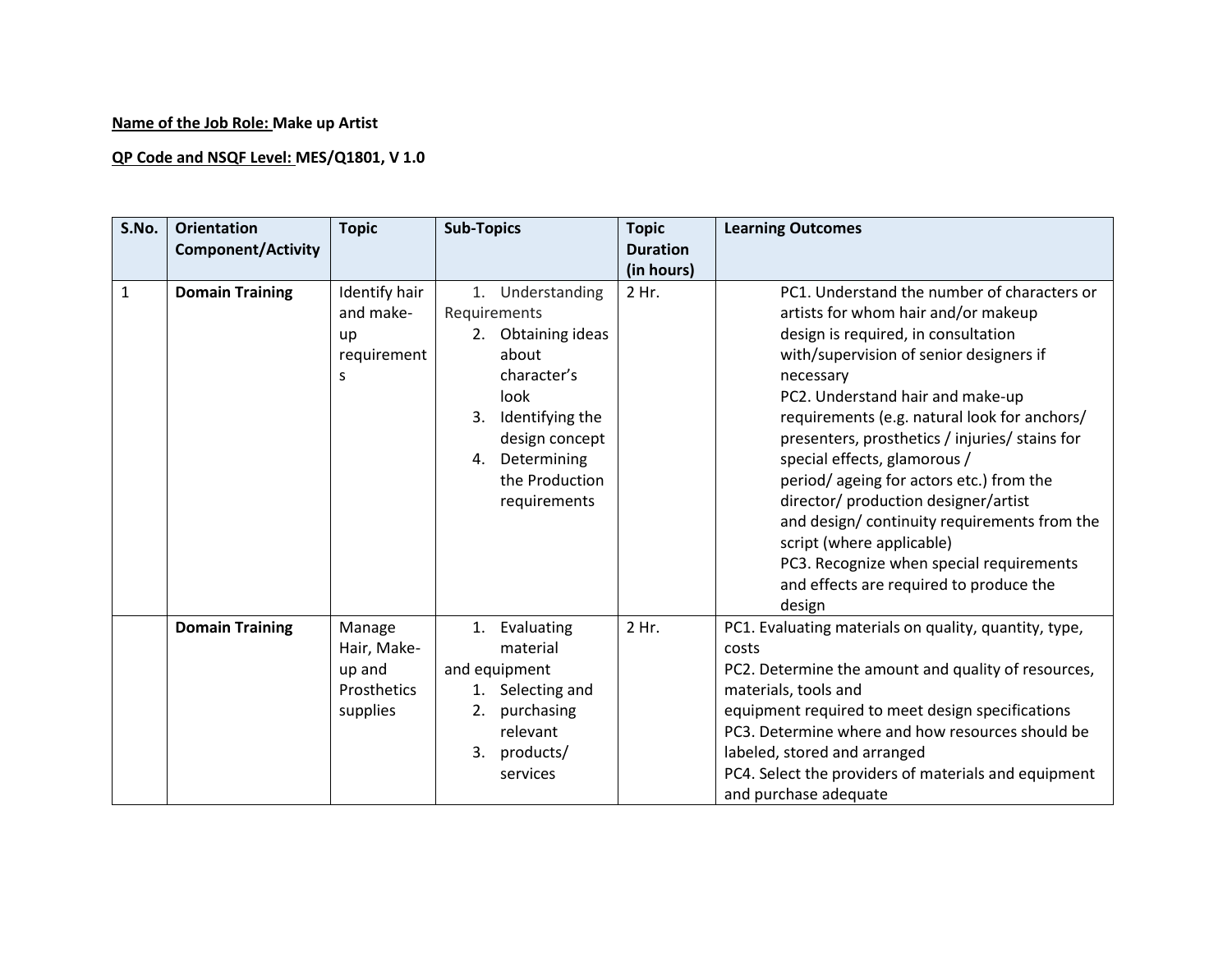|                                                                                                         |                                                       |                                                                                               |       | quantity and type of products, in line with creative,<br>technical and budgetary<br>requirements, in consultation with/supervision of<br>Senior Designers and<br>Producers if necessary                                                                                                                                                                                                                                                                                                                    |
|---------------------------------------------------------------------------------------------------------|-------------------------------------------------------|-----------------------------------------------------------------------------------------------|-------|------------------------------------------------------------------------------------------------------------------------------------------------------------------------------------------------------------------------------------------------------------------------------------------------------------------------------------------------------------------------------------------------------------------------------------------------------------------------------------------------------------|
| <b>Domain Training</b>                                                                                  | Prepare for<br>altering the<br>artists'<br>appearance | Organizing and<br>1.<br>2. arranging work<br>area,<br>3. materials,<br>tools,<br>4. equipment | 2 Hr. | PC1. Prepare, organize and keep workstation<br>materials, equipment and on-set kit<br>fully stocked, tidy and hygienic<br>PC2. Explain hair and/or make up procedures to artists<br>and invite their questions<br>PC3. Prepare the skin and scalp appropriately for the<br>type of contact material used<br>PC4. Take measurements of the appropriate head and<br>body areas for preparation<br>of wigs, masks etc.<br>PC5. Arrange fittings and appointments with artists'<br>within production deadlines |
| <b>Soft Skills and</b><br>$\overline{2}$<br>Entrepreneurship<br>Tips specific to the<br><b>Job Role</b> | Communica<br>tion &<br>team work                      |                                                                                               | 2 Hr. | Communicate what one intends to, to other team<br>mates                                                                                                                                                                                                                                                                                                                                                                                                                                                    |
|                                                                                                         | E wallet<br>&<br>digital<br>literacy/e-<br>commerce   |                                                                                               | 2 Hr. | Online transaction system using smart<br>1.<br>phones/computer<br>Awareness about faradism<br>2.                                                                                                                                                                                                                                                                                                                                                                                                           |